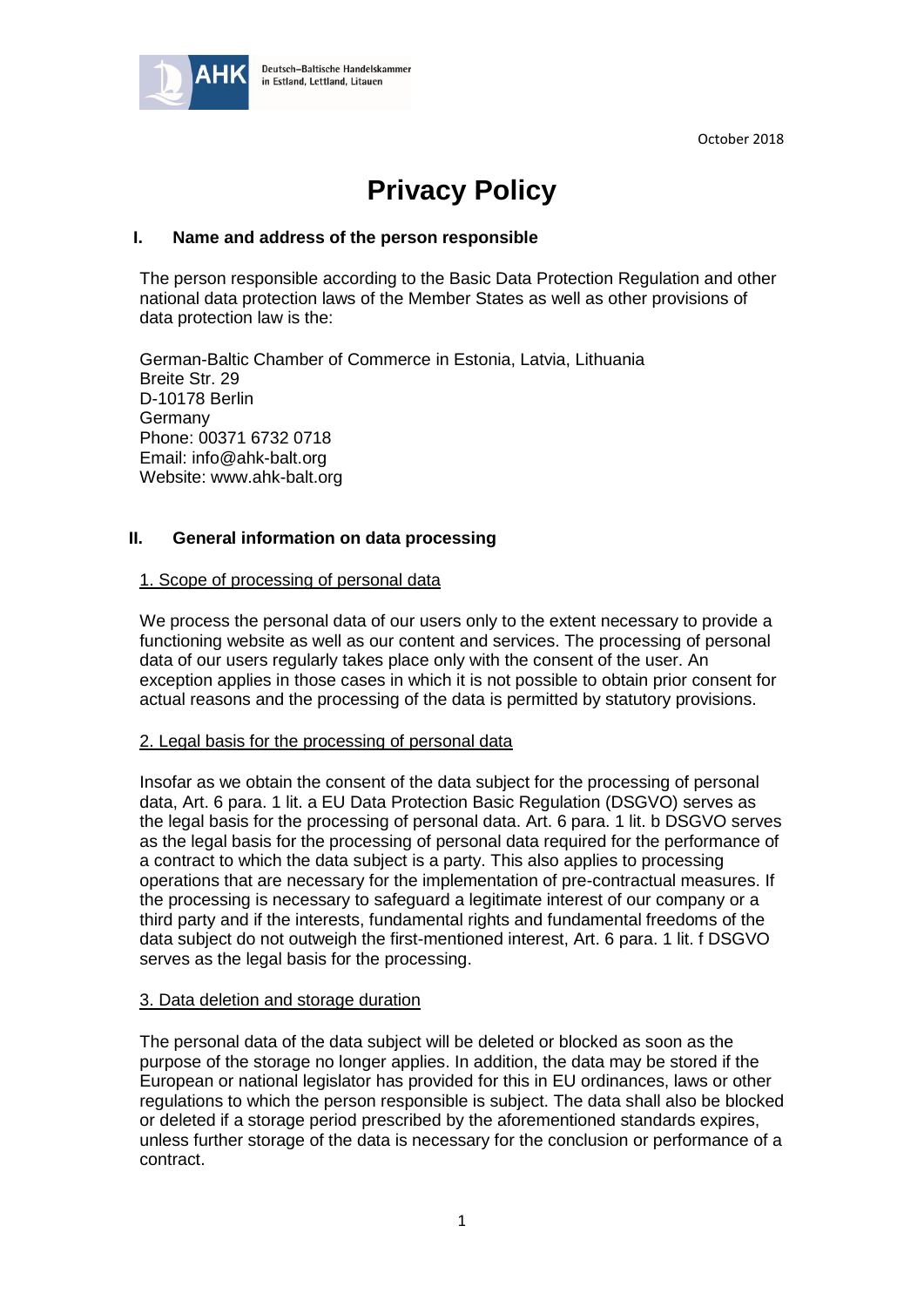

# **III. Provision of the website and creation of log files**

### 1. Description and scope of data processing

Each time our website is accessed, our system automatically collects data and information from the computer system of the accessing computer. The following data is collected:

- (1) Information about the browser type and the version used
- (2) The user's operating system
- (3) The user's Internet Service Provider
- (4) The user's IP address
- (5) Date and time of access
- (6) Websites accessed by the user's system through our website

#### 2. Legal basis for the data processing

The legal basis for the temporary storage of data and log files is Art. 6 para. 1 lit. f DSGVO.

#### 3. Purposes of data processing

The temporary storage of the IP address by the system is necessary to enable delivery of the website to the user's computer. For this purpose, the IP address of the user must remain stored for the duration of the session.

The data is stored in log files in order to ensure the functionality of the website. Moreover, the data is used to optimise the website and to ensure the security of our information technology systems. An evaluation of the data for marketing purposes does not take place in this context.

### 4. Storage duration

The data are deleted as soon as they are no longer required for the purpose of their collection. In the case of the collection of data for the purpose of providing the website, this is the case when the session in question has ended.

If the data is stored in log files, this is the case after seven days at the latest. A storage going beyond this is possible. In this case the IP addresses of the users are deleted or alienated, so that an assignment of the calling client is no longer possible.

#### 5. Possibility of opposition and removal

The collection of data for the provision of the website and the storage of data in log files is mandatory for the operation of the website. Consequently, there is no possibility for the user to object.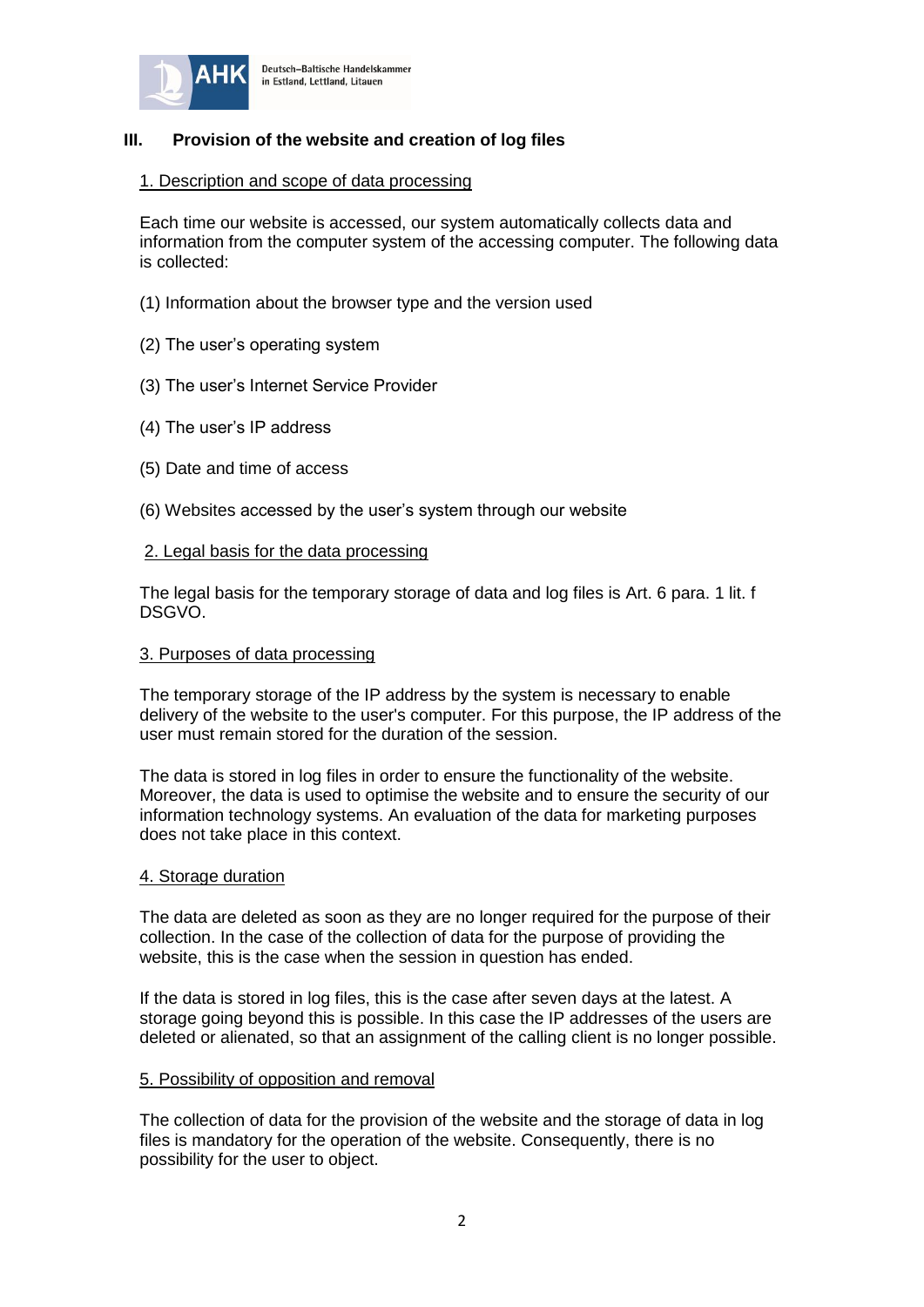

# **IV. Use of Cookies**

## a) Description and scope of data processing

We use cookies to make our website more user-friendly. Some elements of our website require that the calling browser can be identified even after a page change. In this process no personal data is collected.

The following data is stored and transmitted in the cookies:

(1) fonts = Standard Cookie Variable which is used by us to reload the fonts into the browser when updating.

(2) fullcss = Standard Cookie Variable which is used by us to reload the CSS file in the browser during an update.

Maximum lifetime of cookies: 730 days

We also use cookies on our website, which enable us to analyse the surfing behaviour of our users.

In this way, the following data can be transmitted:

\_ga = Unique identifier of Google Analytics to identify a user (composed of client\_ID + time stamp) | Standard expiration time 2 years

\_gat = Parameter which causes Google Analytics to reduce the query rate

\_gid = Unique identifier from Google Analytics for identifying a user (composed of client  $ID + time stamp)$  Standard expiration time 24 hours. The user data collected in this way is pseudonymised by technical precautions.

Therefore, it is no longer possible to assign the data to the calling user. The data are not stored together with other personal data of the users.

When calling up our website, users are informed by an information banner about the use of cookies for analysis purposes and it is referred to this data protection declaration. In this context, there is also an indication as to how the storage of cookies in the browser settings can be prevented.

If you do not want tracking, you can deactivate it in the Google Analytics section of this privacy statement.

#### b) Legal basis for the data processing

The legal basis for the processing of personal data using technically necessary cookies is Art. 6 Abs. 1 lit. f DSGVO.

The legal basis for the processing of personal data using cookies for analysis purposes is Art. 6 Abs. 1 lit. a DSGVO if the user has given his consent.

c) Purposes of data processing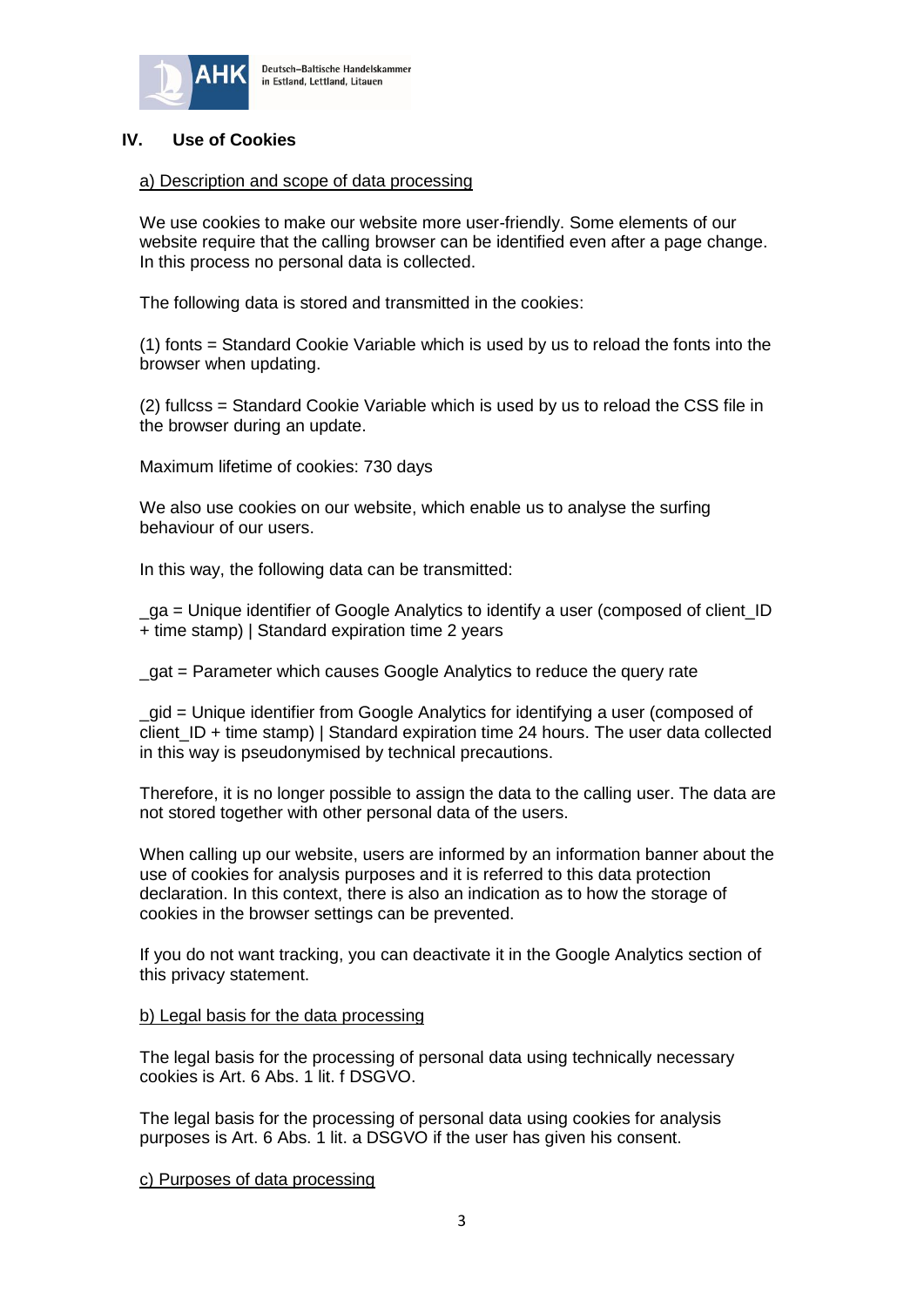

The purpose of using technically necessary cookies is to simplify the use of websites for users. Some functions of our website cannot be offered without the use of cookies. For these it is necessary that the browser is recognised also after a page change.

We require cookies for the following applications:

(1) fonts = Standard Cookie Variable which is used by us to reload the fonts into the browser when updating.

(2) fullcss = Standard Cookie Variable which is used by us to reload the CSS file in the browser during an update.

Maximum lifetime of cookies: 730 days

The user data collected by technically necessary cookies are not used to create user profiles.

The analysis cookies are used for the purpose of improving the quality of our website and its contents. The analysis cookies tell us how the website is used and enable us to continually optimise our services.

In this way, the following data can be transmitted:

\_ga = Unique identifier of Google Analytics to identify a user (composed of client\_ID + time stamp) | Standard expiration time 2 years

\_gat = Parameter which causes Google Analytics to reduce the query rate

\_gid = Unique identifier from Google Analytics for identifying a user (composed of client\_ID + time stamp) | Standard expiration time 24 hours.

## e) Storage duration, possibility of opposition and removal

Cookies are stored on the user's computer and transmitted to our site. Therefore, you as a user have full control over the use of cookies. You can deactivate or restrict the transmission of cookies by changing the settings in your Internet browser. Cookies that have already been saved can be deleted at any time. This can also be done automatically. If cookies are deactivated for our website, it is possible that not all functions of the website can be used to their full extent.

## **V. Newsletter**

## 1. Description and scope of data processing

You can subscribe to a free newsletter on our website. When registering for the newsletter, the data from an input mask maintained with iFrame is transferred to the service provider for email marketing software providers commissioned by us.

The following data is collected:

• Title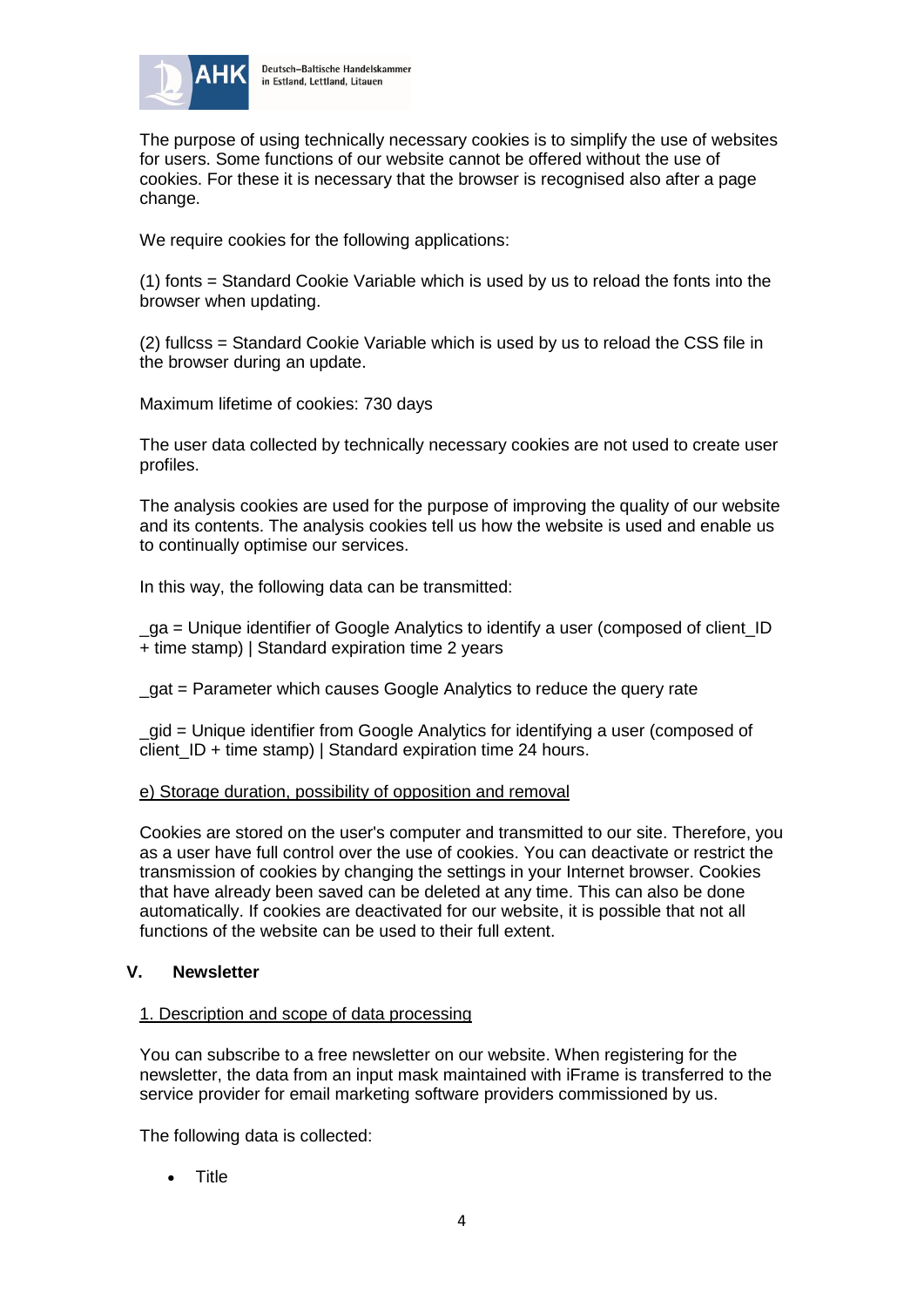

- First name
- Last name
- Email address

In addition, the following data is collected during registration:

• Date and time of registration

Consent will be obtained for the processing of the personal data during the registration process and reference will be made to this data protection declaration. In connection with the data processing for the dispatch of newsletters, with the exception of the provider of the email marketing software, the data will not be passed on to third parties. The data will be used exclusively for the dispatch of the newsletter.

#### 2. Legal basis for the data processing

The legal basis for the processing of the data by the user after registration for the newsletter is Art. 6 para. 1 lit. a DSGVO if the user has given his consent.

If the newsletter is sent as part of membership to the data registered with us in our database, the legal basis is Art. 6 para. 1 lit. b DSGVO.

#### 3. Purposes of data processing

The collection of the user's email address serves to deliver the newsletter.

#### 4. Storage duration

The data will be deleted as soon as it is no longer required for the purpose for which it was collected. The user's e-mail address will therefore be stored as long as the newsletter subscription is active.

#### 5. Newsletter-Tracking

We use personalised newsletter tracking to optimise our newsletter offering. In addition to the email address, we also record the activities associated with the newsletter dispatch (click behaviour). See also point VI. Sub-point 6. MailChimp dispatch service provider.

#### 6. Possibility of opposition and removal

The subscription of the newsletter can be cancelled by the affected user at any time. For this purpose, there is a corresponding link in every newsletter. Alternatively, you can also send us an email info@ahk-balt.org.

#### **VI. Registration**

(Application for membership, event registration, order of publications, contact)

#### 1. Description and scope of data processing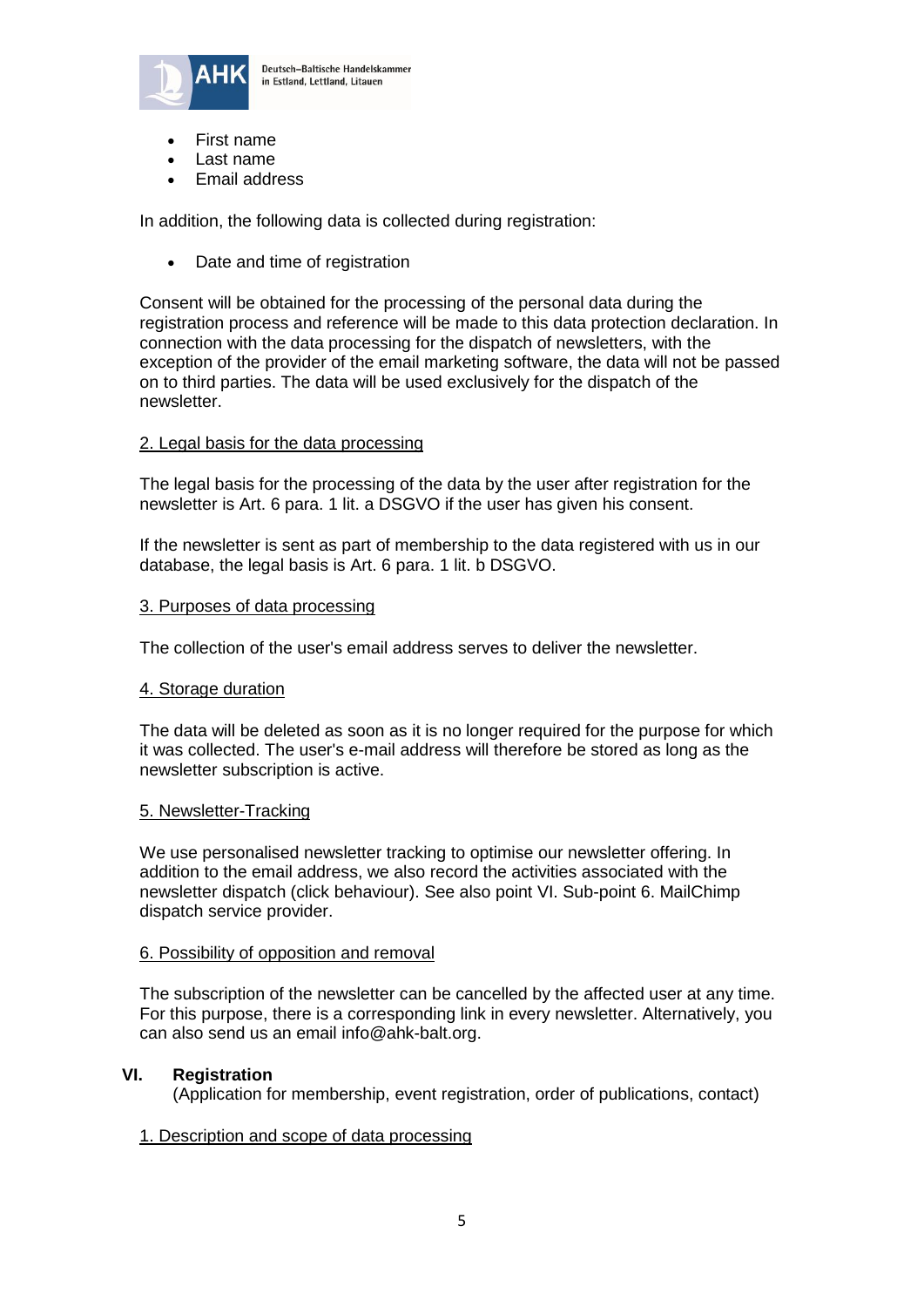

On our website, we offer users the opportunity to register by providing personal data. The data is entered into an input mask, transmitted to us, and stored. The data will not be passed on to third parties.

The following data is collected as part of the registration process:

- Company/Organisation
- VAT-identification number
- Registration number
- Street and house number
- Postal code
- **City**
- Phone
- **Website**
- Company managing director
- NACE-Code
- Sector
- Brief company profile
- Number of employees
- Membership contact person
- Position in the company
- Contact person's email address
- Contact person's telephone number
- **Billing address**

The following data will also be stored at the time of registration:

- Date and time of registration
- Used browser
- Operating system

As part of the registration process, the user's consent to the processing of this data is obtained.

#### 2. Legal basis of the data processing

The legal basis for the processing of the data is Art. 6 para. 1 lit. a DSGVO if the user has given his consent. If the registration serves the fulfilment of a contract to which the user is a party or the implementation of pre-contractual measures, the additional legal basis for the processing of the data is Art. 6 para. 1 lit. b DSGVO.

## 3. Purposes of data processing

A registration of the user is necessary for the fulfilment of a contract with the user or for the implementation of pre-contractual measures. Your registration can be an *application for membership* or a *registration for an event*.

Further information can be found in our information duties:

*Information duty for applications for membership*

*Information duty for event registration*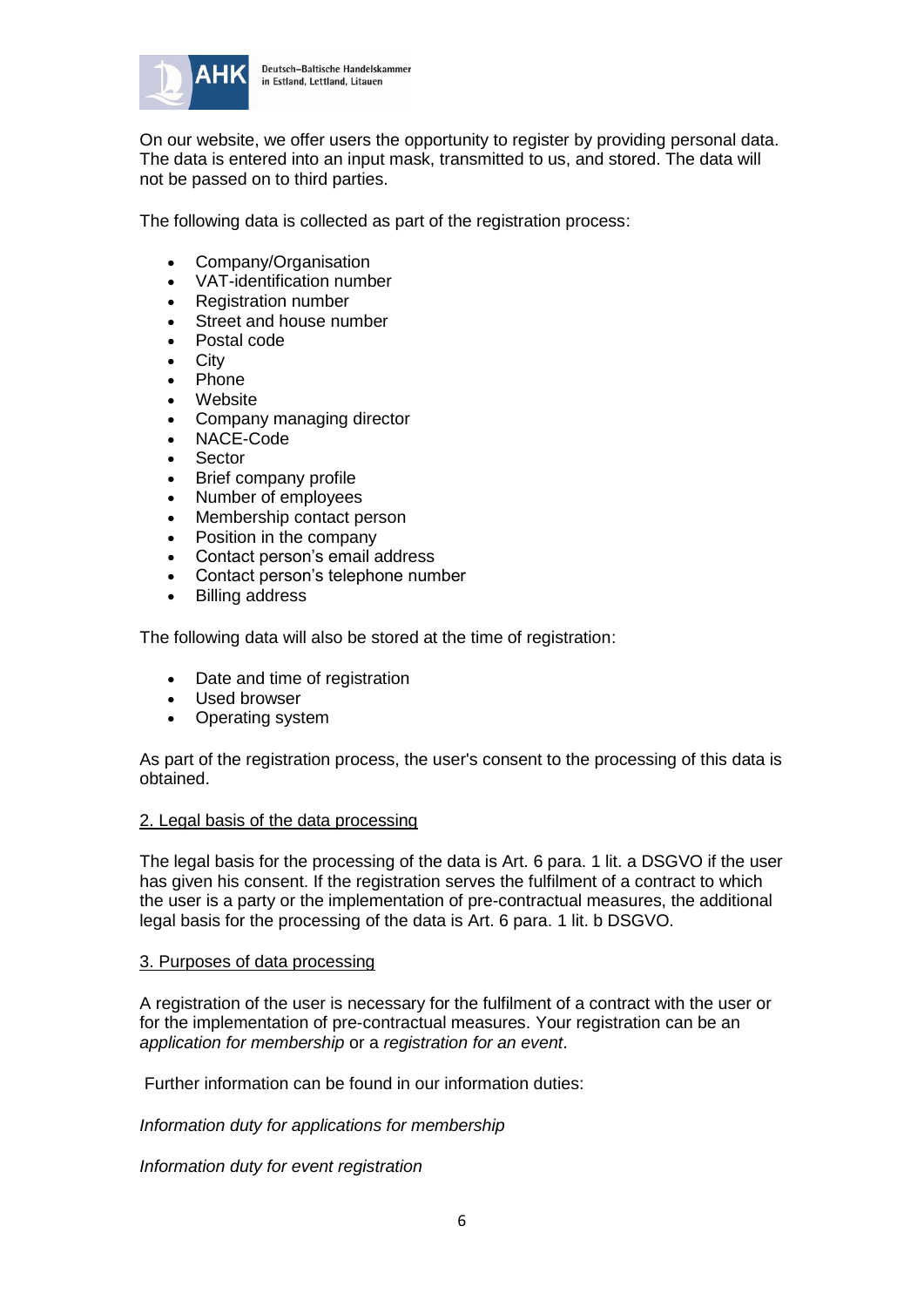

*Information duty for contact form*

*Information duty for newsletter registration*

*Information duty for seminar registration*

*Information duty for publication orders*

# 4. Storage duration

The data will be deleted as soon as they are no longer required to achieve the purpose for which they were collected. During the registration process for the fulfilment of a contract or for the implementation of pre-contractual measures, this is the case if the data are no longer required for the implementation of the contract. Even after the conclusion of the contract, it may be necessary to store personal data of the contractual partner in order to comply with contractual or legal obligations.

## 5. Possibility of opposition and removal

As a user you have the possibility to cancel the registration at any time. You can change the data stored about you at any time. To change or delete your data, please contact: joachim.veh@ahk-balt.org

If the data are necessary for the fulfillment of a contract or for the execution of precontractual measures, an early deletion of the data is only possible as far as contractual or legal obligations do not stand in the way of a deletion.

## **VII. Contact form and email contact**

## 1. Description and scope of data processing

A contact form is available on our website which can be used for electronic contact. If a user takes this opportunity, the data entered in the input mask will be transmitted to us and stored.

At the time the message is sent, the following data will also be stored:

- Date and time of registration
- Used browser
- Operating system

Your consent will be obtained for the processing of the data as part of the sending process and reference will be made to this data protection declaration.

Alternatively, it is possible to contact us via the email address provided.

In this case, the personal data of the user transmitted with the email will be stored. The data will not be passed on to third parties in this context. The data will be used exclusively for the processing of the conversation.

#### 2. Legal basis of the data processing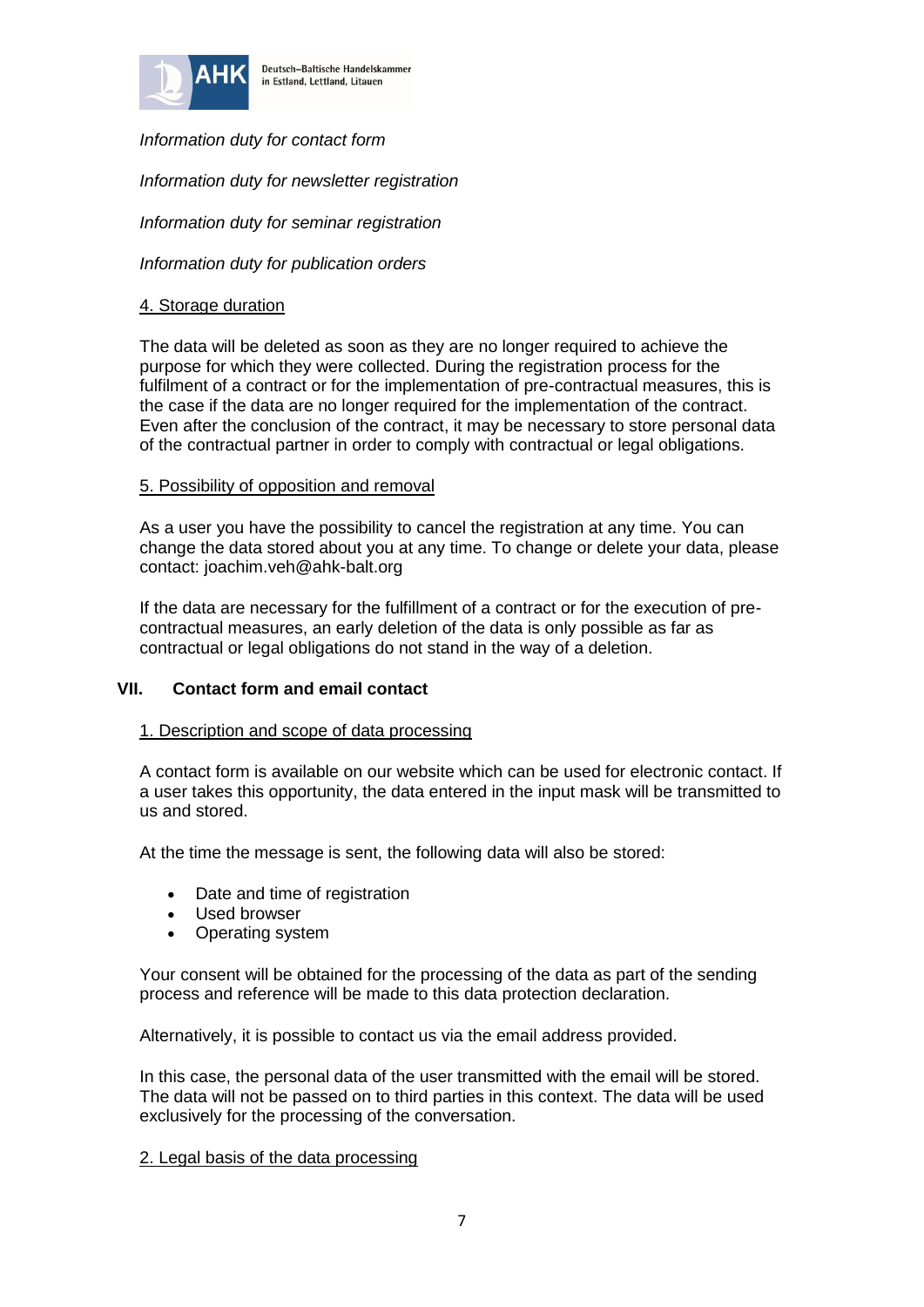

The legal basis for the processing of the data is Art. 6 para. 1 lit. a DSGVO if the user has given his consent. The legal basis for the processing of data transmitted in the course of sending an email is Art. 6 para. 1 lit. f DSGVO.

If the purpose of the email contact is to conclude a contract, the additional legal basis for the processing is Art. 6 para. 1 lit. b DSGVO.

## 3. Purposes of data processing

The processing of the personal data from the input mask serves us exclusively for the processing of the establishment of contact. In the case of contacting us by email, this also constitutes the necessary legitimate interest in the processing of the data. The other personal data processed during the sending process serve to prevent misuse of the contact form and to ensure the security of our information technology systems.

## 4. Storage duration

The data will be deleted as soon as they are no longer required for the purpose for which they were collected. For the personal data from the input mask of the contact form and those sent by email, this is the case when the respective conversation with the user has ended. The conversation is terminated when it can be inferred from the circumstances that the relevant facts have been conclusively clarified. The additional personal data collected during the sending process will be deleted after a period of three months at the latest.

### 5. Possibility of opposition and removal

The user has the possibility to revoke his consent to the processing of his personal data at any time. If the user contacts us by email, he can object to the storage of his personal data at any time. In such a case, the conversation cannot be continued. You can inform us in writing by email to [info@ahk-balt.org](mailto:info@ahk-balt.org) of the revocation of your consent and of your objection to the storage of your personal data.

## **VIII. Disclosure of personal data to third parties**

#### 1. Website operators

Within the framework of order processing, personal data is passed on to the agency commissioned to operate the website and the technical service provider. The order agreement is regulated by a corresponding agreement with the service provider.

#### 2. Social Media Sharing Button

General note: Social media plugins normally lead to every visitor of a page being immediately recorded by these services with his IP address and his further browser behaviour being logged. This can happen even if you do not press the button. To prevent this, we use the Shariff method. Our social media buttons only establish direct contact between the social network and you when you click on the respective share button. If you are already registered with a social network, in the cases of Facebook and Google+ this happens without another window. On Twitter, a pop-up window appears in which you can edit the text of the tweet. You can use it to publish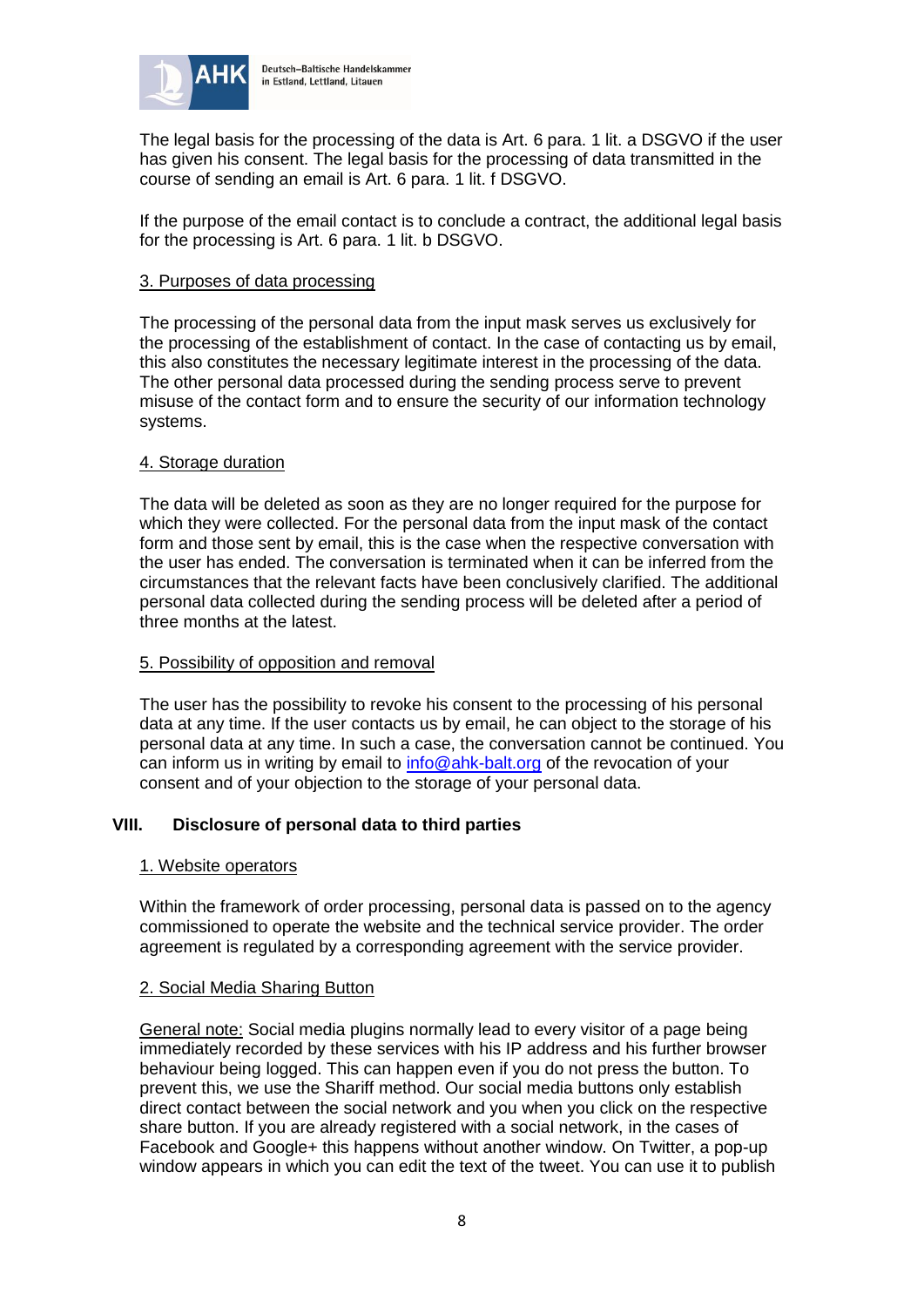

our content in social networks without them being able to create complete surf profiles.

## Facebook

Our site uses plugins from the social network of Facebook Inc., 1 Hacker Way, Menlo Park, California 94025, USA. However, through the Shariff method, Facebook only learns about your IP address and your visit to our website after you have clicked the button. If you activate the plugin while logged into Facebook at the same time, Facebook can assign your use to your user account.

We have no knowledge of and no influence on the possible collection and use of your data by Facebook after that. You can find more detailed information in Facebook's privacy statement at de-de.facebook.com/policy.php. In addition, we refer you to our general presentation in this privacy statement for the general handling and deactivation of cookies.

## Google+

Our site uses plugins of the social network Google+ Google Inc., 1600 Amphitheatre Parkway, Mountain View, CA 94043, United States. However, using the Shariff method, Google only learns about your IP address and your visit to our website when you click on the button. If you activate the plugin while logged into Google+ at the same time, Google+ can assign your use to your user account.

We have no knowledge of and no influence on the possible collection and use of your data by Google+ after that. You can find more detailed information in Google's data protection declaration at www.google.de/intl/de/policies/privacy/. In addition, we refer to our general presentation in this data protection declaration for the general handling and deactivation of cookies.

## **Twitter**

Our site uses plugins from the social network of Twitter Inc, 795 Folsom Street, Suite 600, San Francisco, CA 94107, USA. However, through the Shariff method, Twitter only learns about your IP address and your visit to our website after you have clicked the Re-Tweet button.

We have no knowledge of and no influence on the possible collection and use of your data by Twitter after that. For more information, please refer to Google's privacy policy at twitter.com/privacy. In addition, we refer you to our general presentation in this privacy statement for the general handling and deactivation of cookies.

## Xing

Our site uses the Xing Share Plugin of the social network Xing, XING AG, Dammtorstraße 30, 20354 Hamburg, Germany. When you click this button, your browser connects to Xing to execute the functions of the plugin. However, Xing does not store any personal data about you, nor does it record your use via a cookie. You can find more detailed information in Xing's data protection declaration at www.xing.com/privacy. In addition, we refer you to our general presentation in this data protection declaration for the general handling and deactivation of cookies.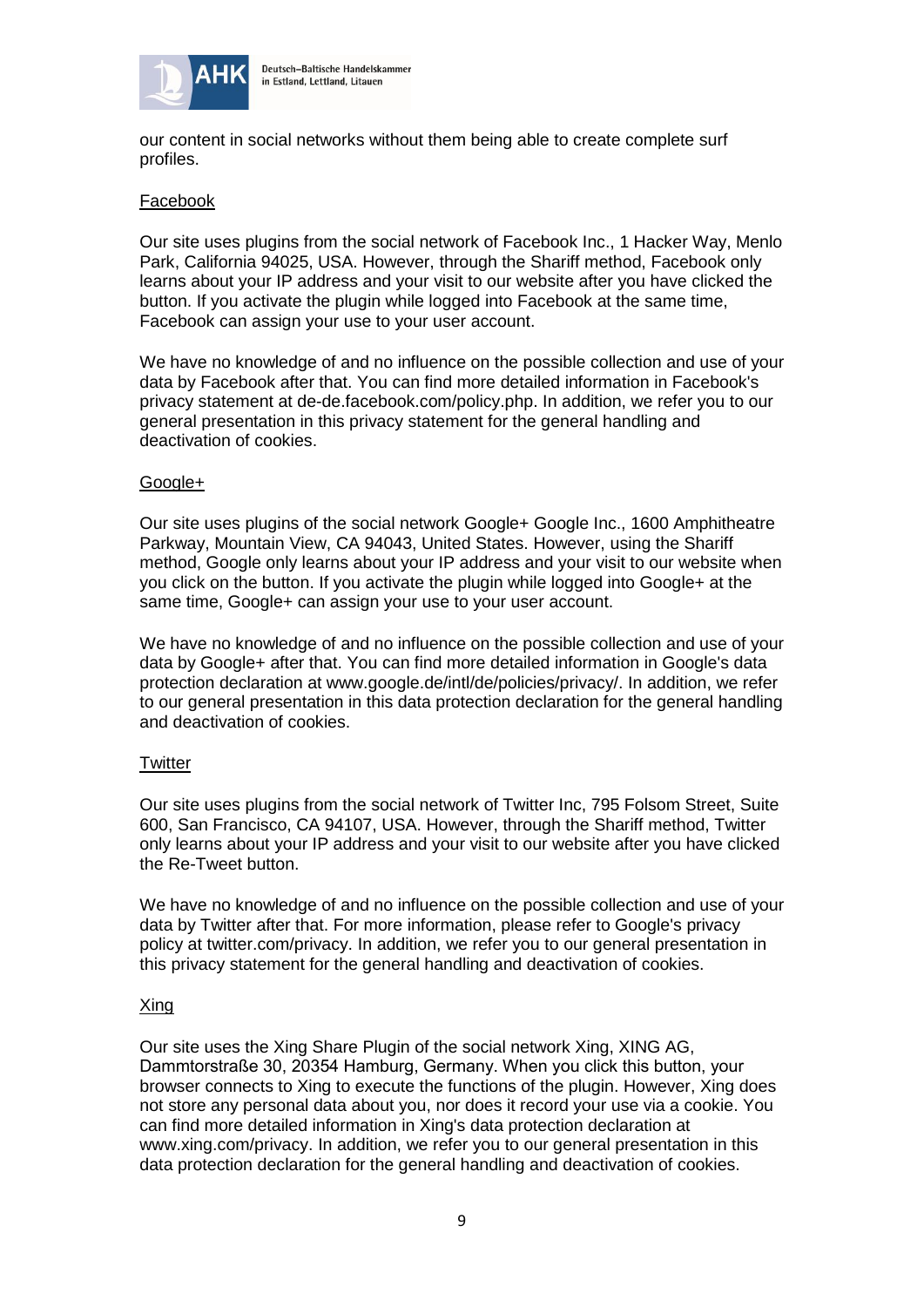

# **LinkedIn**

Our site uses the LinkedIn Share Plugin of the social network LinkedIn LinkedIn Ireland Unlimited Company, Wilton Place, Dublin 2, Ireland. If you press this button, your browser connects to LinkedIn to execute the functions of the plugin. However, LinkedIn does not store any personal data about you, nor does it record your use via a cookie. For more information, please refer to LinkedIn's privacy policy at [www.linkedin.com/legal/privacy-policy.](file:///C:/Users/Joachim/Downloads/Microsoft.SkypeApp_kzf8qxf38zg5c!App/All/www.linkedin.com/legal/privacy-policy) In addition, we refer you to our general description in this data protection declaration for the general handling and deactivation of cookies.

## 3. YouTube videos

We have occasionally included YouTube videos on our website, which are stored on the servers of the provider YouTube and can be played from our website via an embedding. The embedding of the videos takes place with the option for extended data protection settings activated. When you play these videos, YouTube cookies and DoubleClick cookies are stored on your computer and may transfer data to Google Inc., Amphitheater Parkway, Mountain View, CA 94043, USA, as the YouTube operator.

When playing videos stored on YouTube, at least the following data is transmitted to Google Inc. as YouTube operator and operator of the DoubleClick network: IP address and cookie ID, the specific address of the page called up by us, system date and time of call, identification of your browser. This information is transmitted regardless of whether you have a Google Account that you are logged in to or whether you do not have a User Account. If you are so signed in, Google may associate this information directly with your account. If you do not want to be associated with your profile, you must log out before activating the video play button.

YouTube or Google Inc. store this data as usage profiles and use it, if necessary, for the purposes of advertising, market research and/or the demand-oriented design of their websites. Such evaluation is carried out in particular (also for non-registered users) to provide demand-oriented advertising and to inform other users about your activities on our website. You have the right to object to the creation of these user profiles, whereby you must contact Google as the operator of YouTube to exercise this right.

#### 4. Google Maps

This website uses Google Maps map software from Google Inc. By using this website, you consent to the collection, processing and use by Google and its agents of any data that may be collected automatically. Terms of use of Google Maps. Further information on the purpose and scope of data collection and processing by Google can be found on this information page.

#### 5. Website analysis with Google Analytics

This website uses the service "Google Analytics", which is offered by Google Inc. (1600 Amphitheatre Parkway Mountain View, CA 94043, USA) for the analysis of website usage by users. The service uses "cookies" - text files that are stored on your terminal device. The information collected by the cookies is usually sent to a Google server in the USA and stored there. This website uses IP anonymisation. The IP address of the user is shortened within the member states of the EU and the European Economic Area. This abbreviation means that your IP address does not have to be referred to a specific person. Within the framework of the agreement on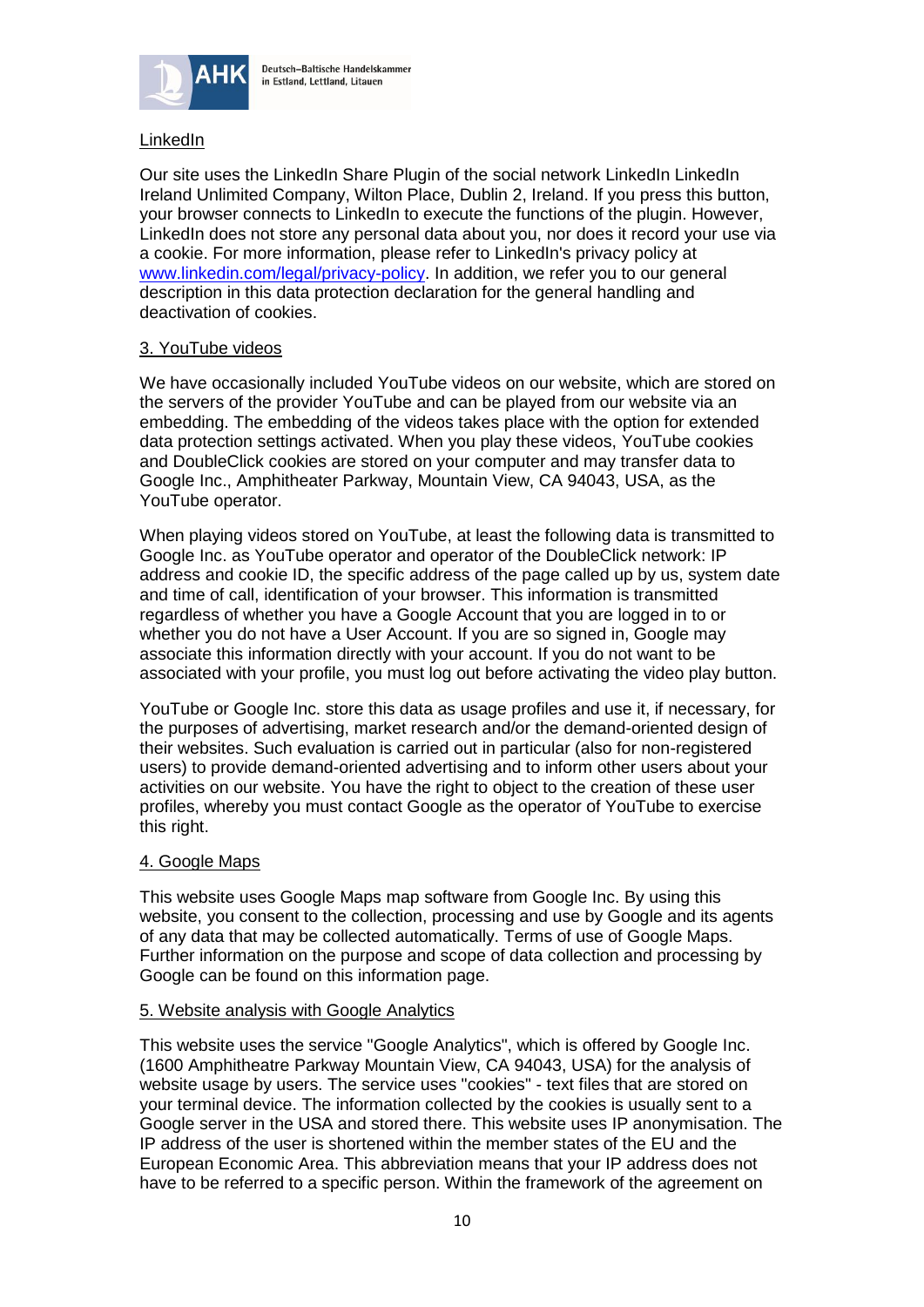

the order data agreement, which the website operators have concluded with Google Inc., the latter uses the information collected to compile an evaluation of website use and website activity and provides services associated with Internet use.

You have the option of preventing the cookie from being stored on your device by making the appropriate settings in your browser. It is not guaranteed that you can access all functions of this website without restrictions if your browser does not allow cookies.

Furthermore, you can use a browser plug-in to prevent the information collected by cookies (including your IP address) from being sent to Google Inc. and used by Google Inc. The following link will lead you to the corresponding plugin: [tools.google.com/dlpage/gaoptout](file:///C:/Users/Joachim/Downloads/Microsoft.SkypeApp_kzf8qxf38zg5c!App/All/tools.google.com/dlpage/gaoptout)

Here you will find further information on the use of data by Google Inc.: [https://support.google.com/analytics/answer/6004245?hl=en](https://support.google.com/analytics/answer/6004245?hl=en%20%20) 

## 6. Dispatch service provider MailChimp

We use the MailChimp shipping service of Rocket Science Group, LLC, 675 Ponce De Leon Ave NE #5000, Atlanta, GA 30308, USA for sending mass mails and our newsletter.

MailChimp stores first and last name, company name and email address on MailChimp's servers in the USA for the purpose of sending on our behalf. MailChimp can use this data to optimise or improve its services, a passing on to third parties or the use of the data to send own emails by MailChimp does not take place.

MailChimp is certified under the US-EU data protection agreement "Privacy Shield" and undertakes to comply with EU data protection regulations. We have concluded a data processing agreement with MailChimp, under which MailChimp undertakes to protect the data of our users, to process this data on our behalf in accordance with the data protection provisions of MailChimp and not to pass it on to third parties. You can find MailChimp's privacy policy here: [https://mailchimp.com/legal/privacy/.](https://mailchimp.com/legal/privacy/) In addition, we refer to our general presentation in this data protection declaration for the general handling and deactivation of cookies.

The mass mails sent via MailChimp and the newsletter contain a so-called web beacon, which is called up by the MailChimp server when the mail or newsletter is opened. Here technical information, such as IP address and information about the browser, operating system and time of the call are collected. MailChimp uses this information for the technical improvement of its services. The web beacon can also be used to determine whether the mail/newsletter was opened by the recipient, when this happened and which links were clicked. This information can be assigned to the individual recipients. This information is used by us to identify the recipients' reading habits and to adapt the content accordingly.

# **IX. Rights of the data subject**

According to the basic EU data protection regulation, you have the following rights: If your personal data are processed, you have the right to obtain information about the data stored about your person (Art. 15 GDPR).

Should incorrect personal data be processed, you have the right for correction (Art. 16 GDPR).